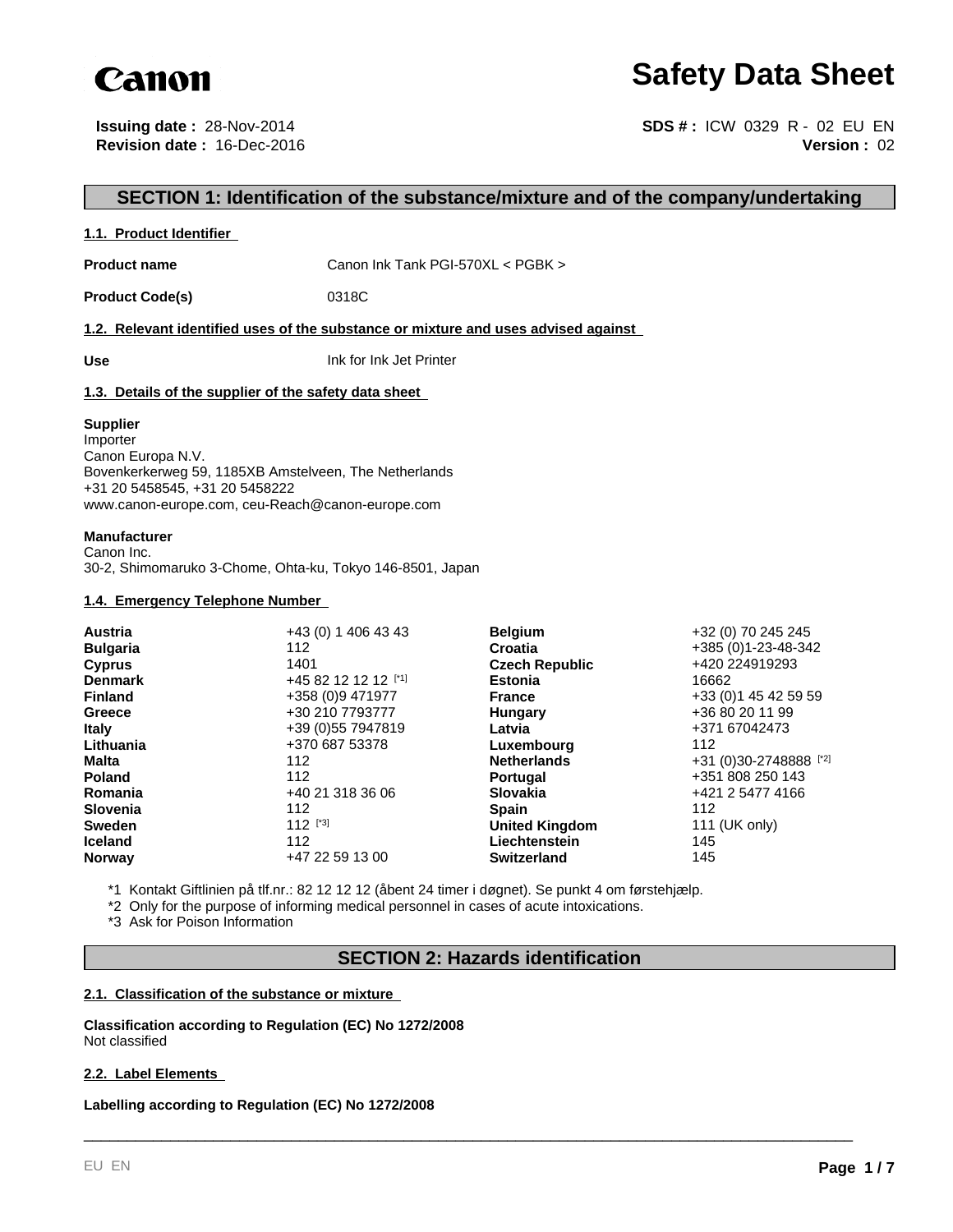**Hazard pictograms** Not required

**Signal word** Not required

#### **Hazard statements** Not required

**Precautionary statements** Not required

#### **Other Information**

Contains 1,2-benzisothiazol-3(2H)-one. May produce an allergic reaction. Contains less than 30% of components with unknown hazards to the aquatic environment.

#### **2.3. Other Hazards**

None

# **SECTION 3: Composition/information on ingredients**

\_\_\_\_\_\_\_\_\_\_\_\_\_\_\_\_\_\_\_\_\_\_\_\_\_\_\_\_\_\_\_\_\_\_\_\_\_\_\_\_\_\_\_\_\_\_\_\_\_\_\_\_\_\_\_\_\_\_\_\_\_\_\_\_\_\_\_\_\_\_\_\_\_\_\_\_\_\_\_\_\_\_\_\_\_\_\_\_\_

#### **3.2. Mixtures**

| <b>Chemical name</b>        | <b>CAS-No</b> | <b>EC-No</b> | <b>REACH registration</b><br>number | Weight %  | <b>Classification (Reg.</b><br>1272/2008)                                                                              | Note to<br>Other<br>Hazards |
|-----------------------------|---------------|--------------|-------------------------------------|-----------|------------------------------------------------------------------------------------------------------------------------|-----------------------------|
| Glycerin                    | $56 - 81 - 5$ | 200-289-5    | None                                | $10 - 15$ | None                                                                                                                   |                             |
| 2-Pyrrolidinone             | 616-45-5      | 210-483-1    | None                                | $5 - 10$  | Eye Irrit. 2 (H319)                                                                                                    |                             |
| Glycol                      | CBI           | <b>CBI</b>   | CBI                                 | $5 - 10$  | None                                                                                                                   |                             |
| .2-benzisothiazol-3(2H)-one | 2634-33-5     | 220-120-9    | None                                | < 0.05    | $Accute$ Tox. 4 $(H302)$<br>Skin Irrit. 2 (H315)<br>Eye Dam. 1 (H318)<br>Skin Sens. 1 (H317)<br>Aquatic Acute 1 (H400) |                             |
| Water                       | 7732-18-5     | 231-791-2    | None                                | $60 - 80$ | None                                                                                                                   |                             |

Full texts of Hazard statement(s) are listed in SECTION 16

Note to Other Hazards : The following substance(s) is (are) marked with (1), (2) and/or (3)

- (1) Substance for which EU Occupational Exposure Limit(s) is (are) established (See SECTION 8)

- (2) PBT substance or vPvB substance under Regulation (EC) No 1907/2006

- (3) Substance listed in Candidate List of SVHC for Authorisation under Regulation (EC) No 1907/2006

# **SECTION 4: First aid measures**

#### **4.1. Description of first aid measures**

| <b>Inhalation</b>                                                | Move to fresh air. Get medical attention immediately if symptoms occur.                                     |  |
|------------------------------------------------------------------|-------------------------------------------------------------------------------------------------------------|--|
| Ingestion                                                        | Rinse mouth. Drink 1 or 2 glasses of water. Get medical attention immediately if symptoms<br>occur.         |  |
| <b>Skin Contact</b>                                              | Wash off immediately with soap and plenty of water. Get medical attention immediately if<br>symptoms occur. |  |
| <b>Eye Contact</b>                                               | Flush with plenty of water. Get medical attention immediately if symptoms occur.                            |  |
| 4.2. Most important symptoms and effects, both acute and delayed |                                                                                                             |  |

\_\_\_\_\_\_\_\_\_\_\_\_\_\_\_\_\_\_\_\_\_\_\_\_\_\_\_\_\_\_\_\_\_\_\_\_\_\_\_\_\_\_\_\_\_\_\_\_\_\_\_\_\_\_\_\_\_\_\_\_\_\_\_\_\_\_\_\_\_\_\_\_\_\_\_\_\_\_\_\_\_\_\_\_\_\_\_\_\_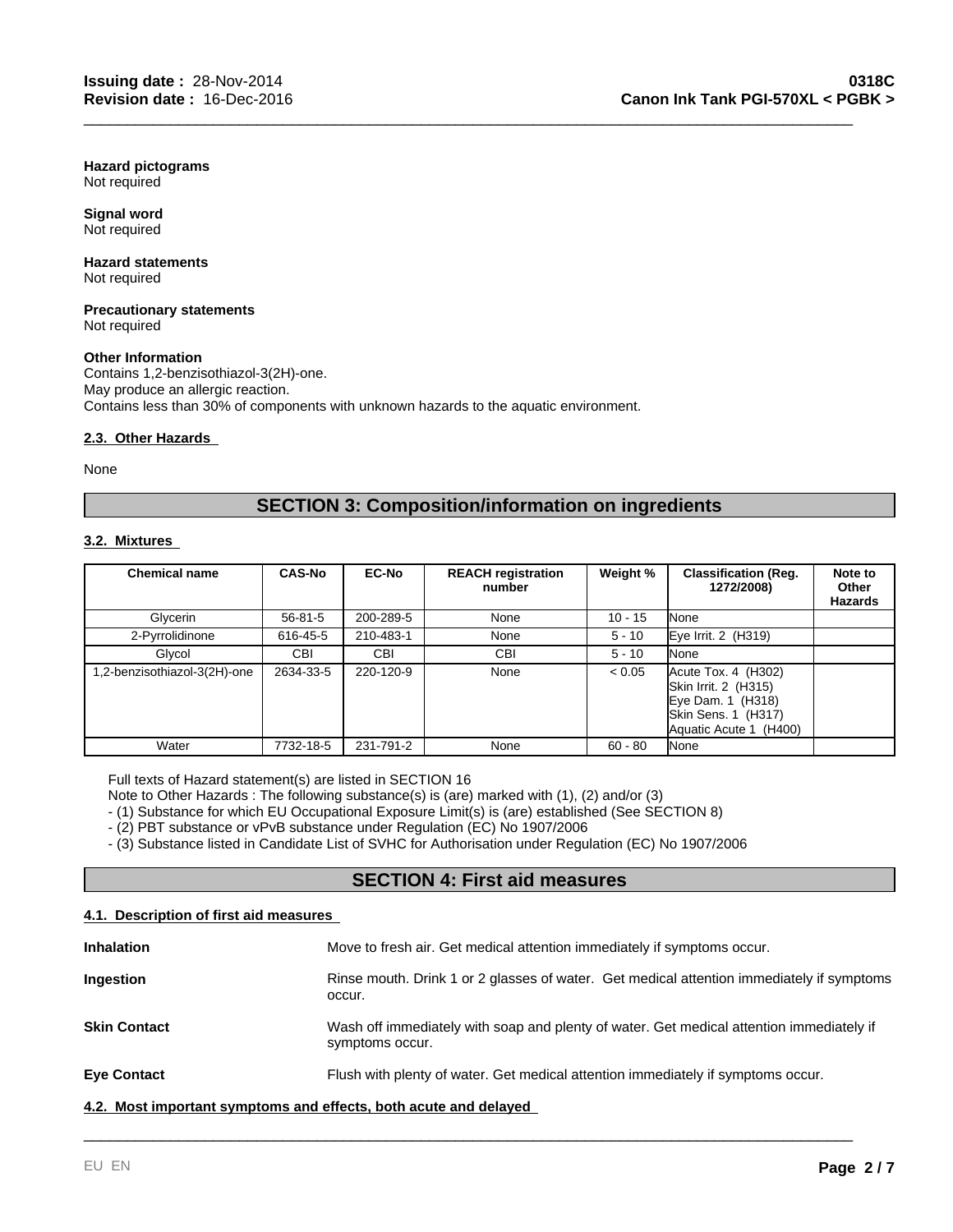| <b>Inhalation</b>      | None under normal use. Symptoms of overexposure are dizziness, headache, tiredness,<br>nausea, unconsciousness, cessation of breathing. |
|------------------------|-----------------------------------------------------------------------------------------------------------------------------------------|
| Ingestion              | None under normal use. Ingestion may cause gastrointestinal irritation, nausea, vomiting<br>and diarrhea.                               |
| <b>Skin Contact</b>    | None under normal use.                                                                                                                  |
| <b>Eye Contact</b>     | None under normal use. May cause slight irritation.                                                                                     |
| <b>Chronic Effects</b> | None under normal use.                                                                                                                  |

\_\_\_\_\_\_\_\_\_\_\_\_\_\_\_\_\_\_\_\_\_\_\_\_\_\_\_\_\_\_\_\_\_\_\_\_\_\_\_\_\_\_\_\_\_\_\_\_\_\_\_\_\_\_\_\_\_\_\_\_\_\_\_\_\_\_\_\_\_\_\_\_\_\_\_\_\_\_\_\_\_\_\_\_\_\_\_\_\_

#### **4.3. Indication of any immediate medical attention and special treatment needed**

#### None

# **SECTION 5: Firefighting measures**

#### **5.1. Extinguishing media**

#### **Suitable extinguishing media**

Use CO<sub>2</sub>, water, dry chemical, or foam.

#### **Unsuitable extinguishing media** None

#### **5.2. Special hazards arising from the substance or mixture**

#### **Special Hazard** None

**Hazardous combustion products** Carbon dioxide (CO 2), Carbon monoxide (CO)

#### **5.3. Advice for firefighters**

#### **Special protective equipment for fire-fighters** None

### **SECTION 6: Accidental release measures**

#### **6.1. Personal precautions, protective equipment and emergency procedures**

Avoid contact with skin, eyes and clothing.

#### **6.2. Environmental Precautions**

Keep out of waterways.

#### **6.3. Methods and material for containment and cleaning up**

Wipe up with adsorbent material (e.g. cloth, fleece).

#### **6.4. Reference to other sections**

None

# **SECTION 7: Handling and storage**

\_\_\_\_\_\_\_\_\_\_\_\_\_\_\_\_\_\_\_\_\_\_\_\_\_\_\_\_\_\_\_\_\_\_\_\_\_\_\_\_\_\_\_\_\_\_\_\_\_\_\_\_\_\_\_\_\_\_\_\_\_\_\_\_\_\_\_\_\_\_\_\_\_\_\_\_\_\_\_\_\_\_\_\_\_\_\_\_\_

### **7.1. Precautions for safe handling**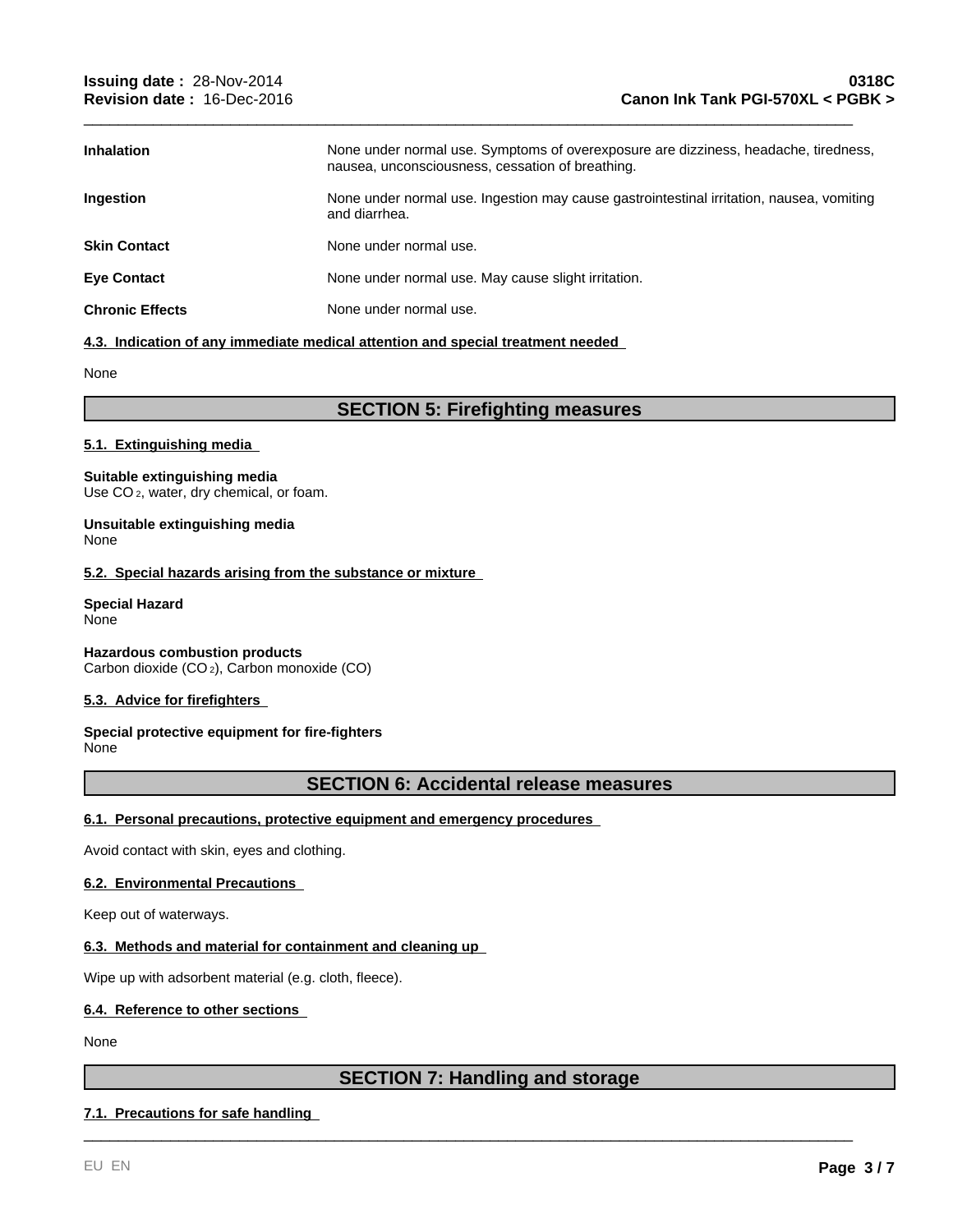Avoid contact with skin, eyes and clothing. Clean contaminated surface thoroughly. Use with adequate ventilation.

#### **7.2. Conditions for safe storage, including any incompatibilities**

Keep in a dry, cool and well-ventilated place. Keep out of the reach of children. Keep away from direct sunlight. Keep away from heat and sources of ignition.

\_\_\_\_\_\_\_\_\_\_\_\_\_\_\_\_\_\_\_\_\_\_\_\_\_\_\_\_\_\_\_\_\_\_\_\_\_\_\_\_\_\_\_\_\_\_\_\_\_\_\_\_\_\_\_\_\_\_\_\_\_\_\_\_\_\_\_\_\_\_\_\_\_\_\_\_\_\_\_\_\_\_\_\_\_\_\_\_\_

#### **7.3. Specific end uses**

Ink for Ink Jet Printer. Obtain special instructions before use.

# **SECTION 8: Exposure controls/personal protection**

#### **8.1. Control parameters**

#### **Exposure Limits**

| <b>Chemical name</b>      | <b>EU OEL</b>                                             | Austria                                  | <b>Belgium</b>                                                   | <b>Bulgaria</b>                                                                             | <b>Cyprus</b>                                                                                                |
|---------------------------|-----------------------------------------------------------|------------------------------------------|------------------------------------------------------------------|---------------------------------------------------------------------------------------------|--------------------------------------------------------------------------------------------------------------|
| Glycerin<br>$56 - 81 - 5$ | None                                                      | None                                     | TWA: $10 \text{ mg/m}^3$                                         | None                                                                                        | None                                                                                                         |
| <b>Chemical name</b>      | <b>Czech Republic</b>                                     | <b>Denmark</b>                           | <b>Finland</b>                                                   | <b>France</b>                                                                               | Germany                                                                                                      |
| Glycerin<br>$56 - 81 - 5$ | TWA: $10 \text{ mg/m}^3$<br>Ceiling: 15 mg/m <sup>3</sup> | None                                     | TWA: $20 \text{ mg/m}^3$                                         | TWA: $10 \text{ mg/m}^3$                                                                    | DFG TWA: 200 mg/m <sup>3</sup><br>inhalable fraction<br>Ceiling / Peak: 400<br>$mq/m3$ inhalable<br>fraction |
| <b>Chemical name</b>      | Greece                                                    | <b>Hungary</b>                           | <b>Ireland</b>                                                   | Italy                                                                                       | <b>Netherlands</b>                                                                                           |
| Glycerin<br>$56 - 81 - 5$ | TWA: $10 \text{ mg/m}^3$                                  | None                                     | TWA: $10 \text{ mg/m}^3$ mist<br>STEL: 30 mg/m <sup>3</sup> mist | None                                                                                        | None                                                                                                         |
| <b>Chemical name</b>      | <b>Poland</b>                                             | Portugal                                 | <b>Romania</b>                                                   | <b>Slovakia</b>                                                                             | <b>Spain</b>                                                                                                 |
| Glycerin<br>$56 - 81 - 5$ | TWA: $10 \text{ mg/m}^3$<br>inhalable fraction            | TWA: $10 \text{ mg/m}^3$ mist            | None                                                             | None                                                                                        | TWA: $10 \text{ mg/m}^3$ mist                                                                                |
| <b>Chemical name</b>      | <b>Sweden</b>                                             | <b>United Kingdom</b>                    | <b>Norway</b>                                                    | <b>Switzerland</b>                                                                          | <b>Turkey</b>                                                                                                |
| Glycerin<br>$56 - 81 - 5$ | None                                                      | TWA: $10 \text{ mg/m}$ <sup>3</sup> mist | None                                                             | TWA: $50 \text{ mg/m}^3$<br>inhalable dust<br>STEL: 100 mg/m <sup>3</sup><br>inhalable dust | None                                                                                                         |

#### **8.2. Exposure controls**

**Appropriate engineering controls** None under normal use conditions.

**Individual protection measures, such as personal protective equipment**

| <b>Eve/face Protection</b>    | Not required under normal use. |
|-------------------------------|--------------------------------|
| <b>Skin Protection</b>        | Not required under normal use. |
| <b>Respiratory Protection</b> | Not required under normal use. |
| <b>Thermal hazards</b>        | Not Applicable                 |

# **SECTION 9: Physical and chemical properties**

#### **9.1. Information on basic physical and chemical properties**

| Appearance                  | Black ; Liquid                         |
|-----------------------------|----------------------------------------|
| Odor                        | Slight odor                            |
| Odor threshold              | No data available                      |
| pН                          | 7 - 9                                  |
| Melting/Freezing point (°C) | No data available                      |
| Boiling Point/Range (°C)    | No data available                      |
| Flash Point (°C)            | > 93.0°C (Tag. Closed Cup.); estimated |
| <b>Evaporation Rate</b>     | No data available                      |
|                             |                                        |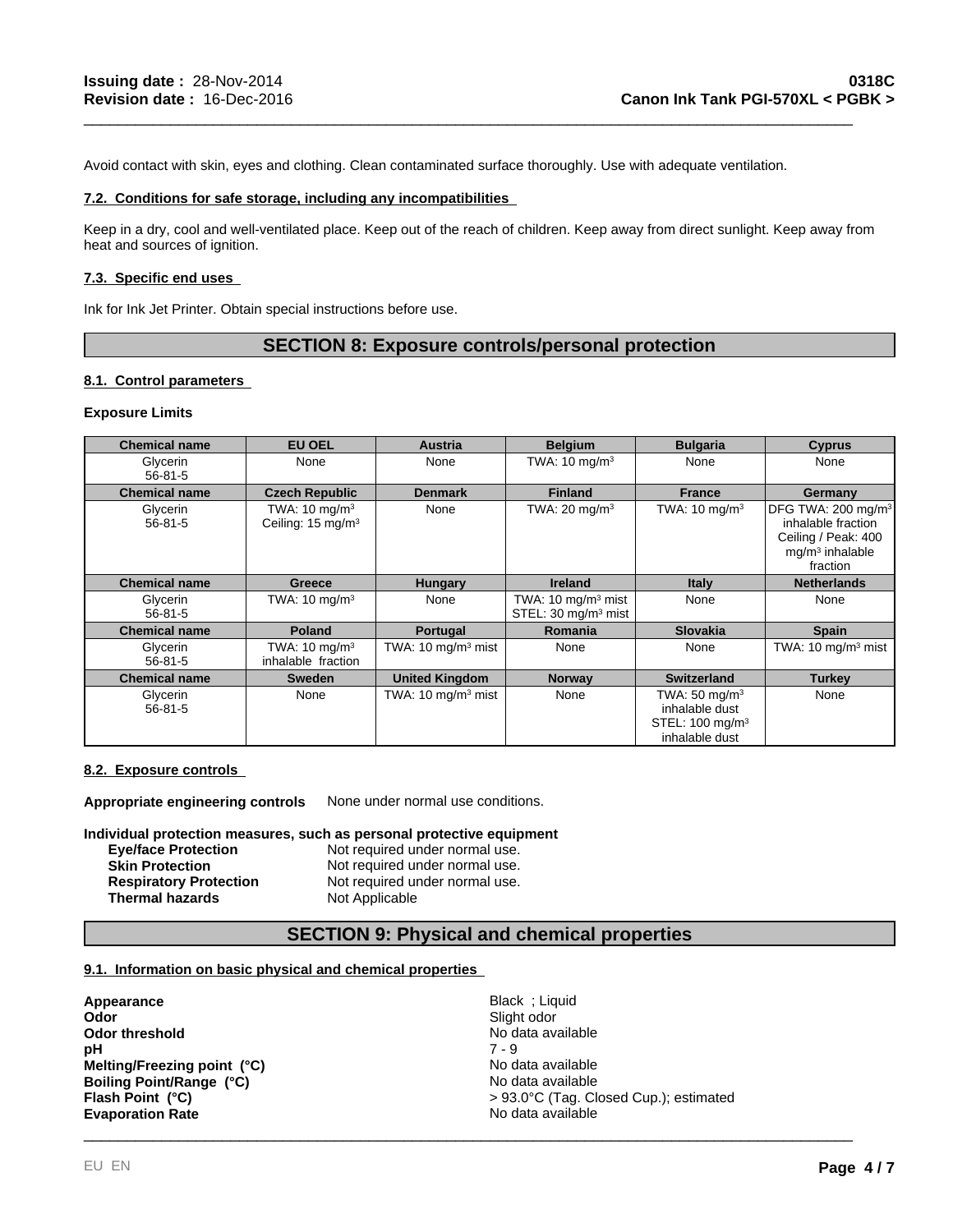**Flammability (solid, gas)** Not Applicable **Flammability Limits in Air Upper Flammability Limit** None; estimated<br>
Lower Flammability Limit<br>
None: estimated **Lower Flammability Limit** None; estimated<br>
None; estimated<br>
No data available **Vapor pressure**<br> **Vapor density**<br> **Vapor density**<br> **Vapor density Vapor density** No data<br> **Relative density** No data available 1.0 - 1.1 **Relative density Solubility(ies)** Water; miscible **Partition coefficient: n-octanol/water Explosive properties**<br> **Explosive properties**<br> **Oxidizing properties**<br> **None:** estimated **Oxidizing properties Autoignition Temperature (°C)** None; estimated **Decomposition Temperature (°C) Viscosity (mPa s)** 1 - 5

## **Canon Ink Tank PGI-570XL < PGBK > 0318C**

\_\_\_\_\_\_\_\_\_\_\_\_\_\_\_\_\_\_\_\_\_\_\_\_\_\_\_\_\_\_\_\_\_\_\_\_\_\_\_\_\_\_\_\_\_\_\_\_\_\_\_\_\_\_\_\_\_\_\_\_\_\_\_\_\_\_\_\_\_\_\_\_\_\_\_\_\_\_\_\_\_\_\_\_\_\_\_\_\_

No data available

#### **9.2. Other Information**

No data available

# **SECTION 10: Stability and reactivity**

#### **10.1. Reactivity**

None

#### **10.2. Chemical stability**

Stable

#### **10.3. Possibility of Hazardous Reactions**

None

#### **10.4. Conditions to Avoid**

None

### **10.5. Incompatible materials**

Acids, Bases, Oxidizing agents, Reducing agents.

#### **10.6. Hazardous Decomposition Products**

Carbon dioxide (CO 2), Carbon monoxide (CO), and/or Ammonia.

# **SECTION 11: Toxicological information**

\_\_\_\_\_\_\_\_\_\_\_\_\_\_\_\_\_\_\_\_\_\_\_\_\_\_\_\_\_\_\_\_\_\_\_\_\_\_\_\_\_\_\_\_\_\_\_\_\_\_\_\_\_\_\_\_\_\_\_\_\_\_\_\_\_\_\_\_\_\_\_\_\_\_\_\_\_\_\_\_\_\_\_\_\_\_\_\_\_

#### **11.1. Information on toxicological effects**

| <b>Acute toxicity</b>             | No data available                            |
|-----------------------------------|----------------------------------------------|
| <b>Skin corrosion/irritation</b>  | Non-irritant (Estimate) (OECD Guideline)     |
| Serious eye damage/eye irritation | Minimal irritant (Estimate) (OECD Guideline) |
| <b>Sensitization</b>              | Non-sensitizer (Estimate) (OECD Guideline)   |
| Germ cell mutagenicity            | Ames test: Negative                          |
| Carcinogenicity                   | No data available                            |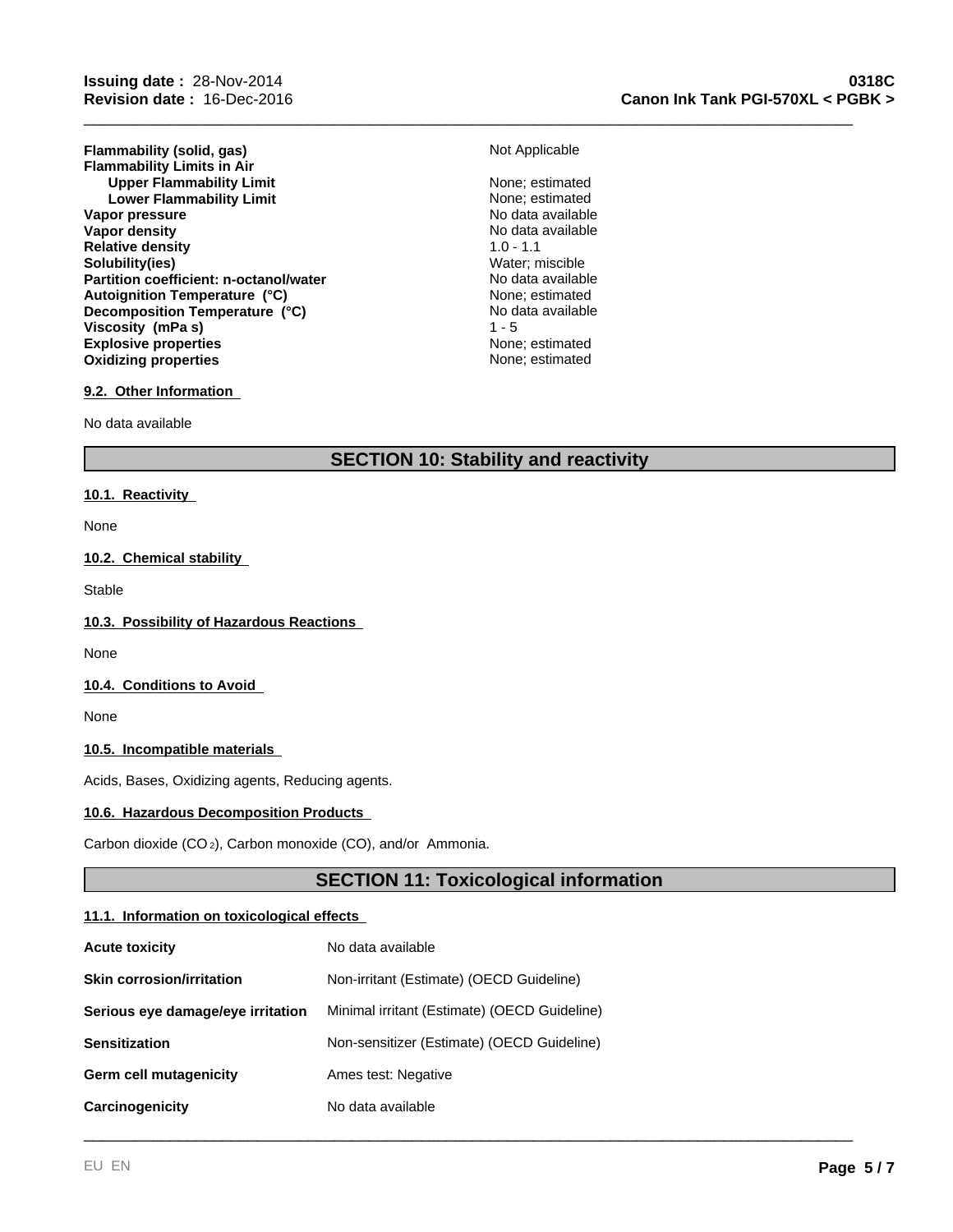| <b>Reproductive Toxicity</b>  | No data available |
|-------------------------------|-------------------|
| <b>STOT - single exposure</b> | No data available |
| STOT - repeated exposure      | No data available |
| <b>Aspiration hazard</b>      | No data available |
| <b>Other Information</b>      | No data available |

# **SECTION 12: Ecological information**

\_\_\_\_\_\_\_\_\_\_\_\_\_\_\_\_\_\_\_\_\_\_\_\_\_\_\_\_\_\_\_\_\_\_\_\_\_\_\_\_\_\_\_\_\_\_\_\_\_\_\_\_\_\_\_\_\_\_\_\_\_\_\_\_\_\_\_\_\_\_\_\_\_\_\_\_\_\_\_\_\_\_\_\_\_\_\_\_\_

#### **12.1. Toxicity**

#### **Ecotoxicity effects** No data available

#### **12.2. Persistence and degradability**

No data available

# **12.3. Bioaccumulative potential**

No data available

#### **12.4. Mobility in soil**

No data available

#### **12.5. Results of PBT and vPvB assessment**

This preparation contains no substance considered to be persistent, bioaccumulating nor toxic (PBT). This preparation contains no substance considered to be very persistent nor very bioaccumulating (vPvB).

#### **12.6. Other adverse effects**

No data available

# **SECTION 13: Disposal considerations**

#### **13.1. Waste treatment methods**

Dispose of in accordance with local regulations.

# **SECTION 14: Transport information**

\_\_\_\_\_\_\_\_\_\_\_\_\_\_\_\_\_\_\_\_\_\_\_\_\_\_\_\_\_\_\_\_\_\_\_\_\_\_\_\_\_\_\_\_\_\_\_\_\_\_\_\_\_\_\_\_\_\_\_\_\_\_\_\_\_\_\_\_\_\_\_\_\_\_\_\_\_\_\_\_\_\_\_\_\_\_\_\_\_

| 14.1. UN number                     | None                                           |
|-------------------------------------|------------------------------------------------|
| 14.2. UN Proper Shipping Name       | None                                           |
| 14.3. Transport Hazard Class        | None                                           |
| 14.4. Packing Group                 | None                                           |
| 14.5. Environmental Hazards         | No special environmental precautions required. |
| 14.6. Special Precautions for users | IATA: Not regulated                            |